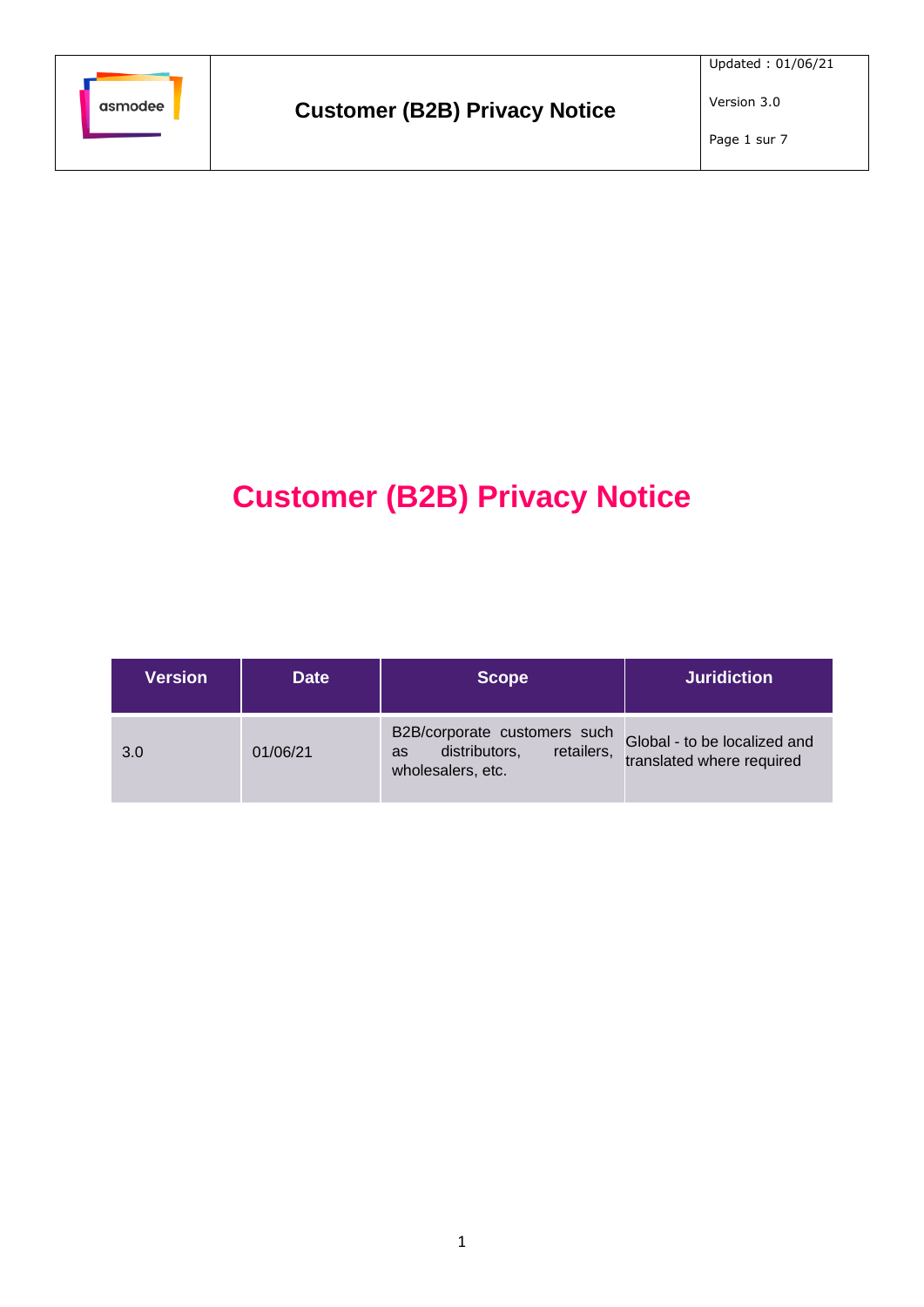

Page 2 sur 7

Version 3.0

# **Customer (B2B) Privacy Notice**

Your privacy is important to Asmodee. This Privacy Notice explains how we handle and treat your personal data when you use the products or services that Asmodee provides.

This Privacy Notice explains our approach to any personal data that we collect from you or that we have obtained about you from a third party and the purposes for which we process your personal data. It also sets out your rights in respect of our processing of your personal data.

We may collect personal data from you in the course of our business, including through your use of our B to B websites/platforms, when you contact or request information from us, or as a result of your relationship with one or more of our staff or partners.

- **1. Who is responsible for your personal data?**
- **2. What personal data do we collect about you?**
- <span id="page-1-0"></span>**3. How do we use your personal data?**
- **4. Who do we disclose your personal data to?**
- **5. How long do we retain your personal data?**
- **6. Security of your personal data**
- **7. What are your rights?**
- **8. Contact and complaints**
- **9. Changes to this Privacy Notice**

#### **1. Who is responsible for your personal data?**

Asmodee GmbH, with registered office in Essen and company number DE-251.004.767 ("Asmodee" or "we"), is the controller of your personal data.

### **2. What personal data do we collect about you?**

We collect information regarding you, such as:

- Name and job title,
- Skype address,
- Contact information including the identity and contact information of the company you work for and your email address, where provided,
- Payment information,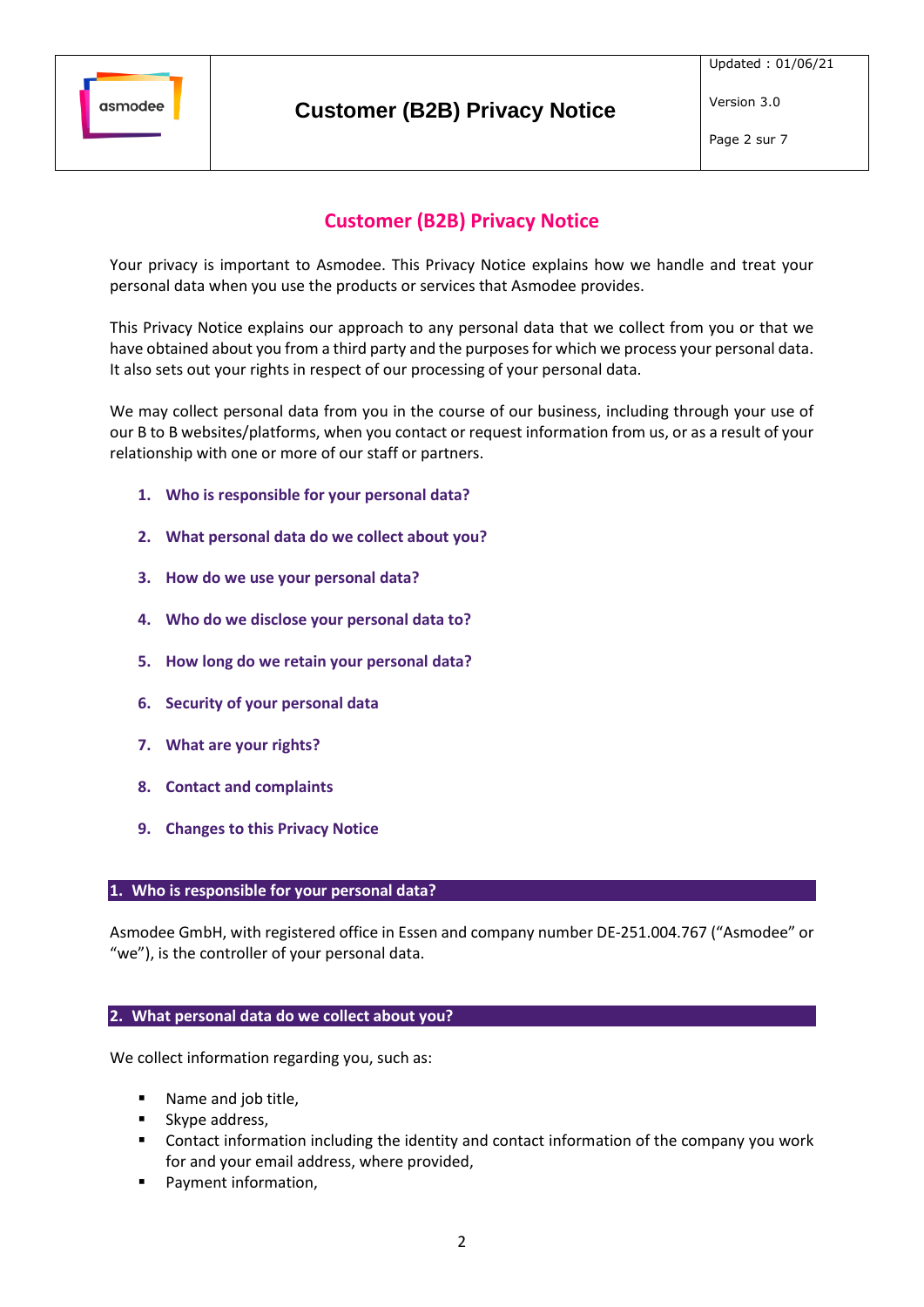

Page 3 sur 7

- **E** Information that you provide to us as part of us providing services to you, which depends on the nature of your instructions to Asmodee,
- Relevant information as required by Anti-Money Laundering and Anti-Bribery Regulations in the context of the Know Your Client personal data processing carried out as part of our client intake procedures. This may possibly include, documents obtained from you, evidence of sources of funds, and possibly information obtained from third party sources online or offline,
- **■** Information you provide to us for the purposes of attending meetings and events, including dietary requirements, and
- Other information relevant to provision of services.

## **3. How do we use your personal data?**

We use your personal data for the purposes listed below. Whenever we process your personal data, we do so on the basis of a lawful "justification" (or lawful basis) for processing, which we have identified in the table below.

|    | <b>Purpose for processing</b>                                                                                                                                                                    | <b>Lawful basis</b>                                                                                                                                                                                                                                                                                                                                                                                                     |
|----|--------------------------------------------------------------------------------------------------------------------------------------------------------------------------------------------------|-------------------------------------------------------------------------------------------------------------------------------------------------------------------------------------------------------------------------------------------------------------------------------------------------------------------------------------------------------------------------------------------------------------------------|
| 1. | out administrative<br>To carry<br>operations<br>relating to agreements, orders, receipt of<br>deliveries, invoices, payments, accounting in<br>relation to customer accounts management,<br>etc. | This processing is necessary to perform the<br>contract between you and Asmodee.                                                                                                                                                                                                                                                                                                                                        |
| 2. | To establish financial statistic and turnover<br>statistics per customer.                                                                                                                        | We consider that we have a legitimate<br>interest in conducting analysis regarding our<br>activities to help us take business decisions.                                                                                                                                                                                                                                                                                |
| 3. | To provide a selection of customers for the<br>needs of Asmodee.                                                                                                                                 | We consider that we have a legitimate<br>interest in maintaining a list of our customers<br>to conduct our business operations.                                                                                                                                                                                                                                                                                         |
| 4. | To maintain a documentation on customers.                                                                                                                                                        | We consider that we have a legitimate<br>interest in maintaining such a documentation<br>to conduct our business operations.                                                                                                                                                                                                                                                                                            |
| 5. | To send you marketing communications<br>regarding our services and products.                                                                                                                     | We consider that we have a legitimate<br>interest in ensuring that our customers are<br>kept up to date with information about our<br>products and services, as this helps us to<br>preserve our business operations or grow our<br>business.<br>However, where we are required by law to<br>obtain your consent before sending you such<br>information, we will rely upon such consent as<br>our basis for processing. |
| 6. | To comply with our legal obligations in terms                                                                                                                                                    | This processing is necessary to comply with                                                                                                                                                                                                                                                                                                                                                                             |
|    | of client verifications (including any Know                                                                                                                                                      | our legal obligations.                                                                                                                                                                                                                                                                                                                                                                                                  |
|    | Your Client, Anti-Money Laundering or Anti-                                                                                                                                                      |                                                                                                                                                                                                                                                                                                                                                                                                                         |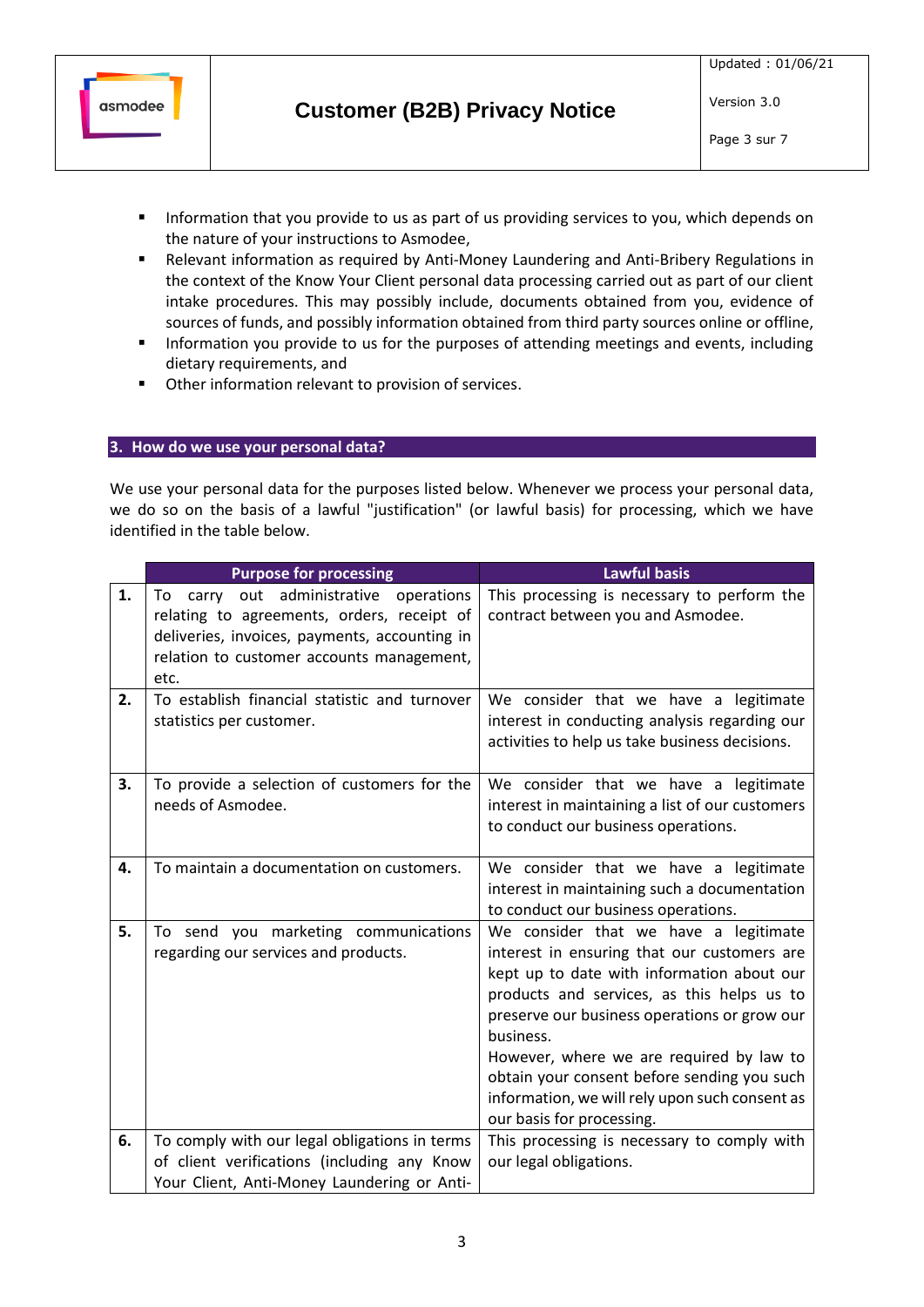

Version 3.0 Page 4 sur 7

|     | Bribery regulations), conflicts or similar<br>obligations including, but without limitation,<br>maintaining regulatory insurance.                           | However, where such legal obligations result<br>from laws other than EU or Member State law,<br>then we consider that we have a legitimate<br>interest in complying with such<br>legal<br>obligations when non-compliance may result<br>in sanctions or other adverse consequences<br>for our organization or the Asmodee group in<br>general.                       |
|-----|-------------------------------------------------------------------------------------------------------------------------------------------------------------|----------------------------------------------------------------------------------------------------------------------------------------------------------------------------------------------------------------------------------------------------------------------------------------------------------------------------------------------------------------------|
| 7.  | To comply with any applicable law, court<br>order, other judicial<br>process,<br>the<br>or<br>requirements of a regulator.                                  | This processing is necessary to comply with<br>our legal obligations.                                                                                                                                                                                                                                                                                                |
| 8.  | To enforce our agreements with you.                                                                                                                         | We consider that we have a legitimate<br>interest in ensuring that our contracts are<br>performed correctly and in defending our<br>rights where necessary.                                                                                                                                                                                                          |
| 9.  | To enforce our legal rights and obligations,<br>and for any purposes in connection with any<br>legal claims made by, against or otherwise<br>involving you. | We consider that we have a legitimate<br>interest in protecting our organization from<br>breaches of legal obligations owed to it and to<br>defend itself from litigation.                                                                                                                                                                                           |
| 10. | To protect the rights of third parties.                                                                                                                     | <b>This</b><br>processing<br>necessary<br>for<br>the<br>is<br>compliance with legal obligations to which<br>Asmodee is subject.<br>This processing is also necessary for the<br>purpose of the legitimate interests pursued by<br>Asmodee. We consider that we have a<br>legitimate interest in ensuring our activities<br>do not violate any third parties' rights. |
| 11. | In contemplation of and/or in connection with<br>a business transaction such as a merger, or a<br>restructuring, or sale.                                   | We consider that we have a legitimate<br>interest as we need to be able to make<br>decisions relating to the future of our business<br>in order to preserve our business operations<br>or grow our business.                                                                                                                                                         |
| 12. | Organization of marketing activities including<br>meals or other events where information on<br>food restrictions may be collected.                         | We<br>rely on your consent to collect<br>information for the organization of marketing<br>activities where you may be involved, to<br>better serve you.                                                                                                                                                                                                              |

If you are an employee of one of Asmodee's corporate customers, we only use your contact information for the management of the relationship with your employer. We consider that we have a legitimate interest in ensuring we can communicate with you and preserve our business operations with your employer.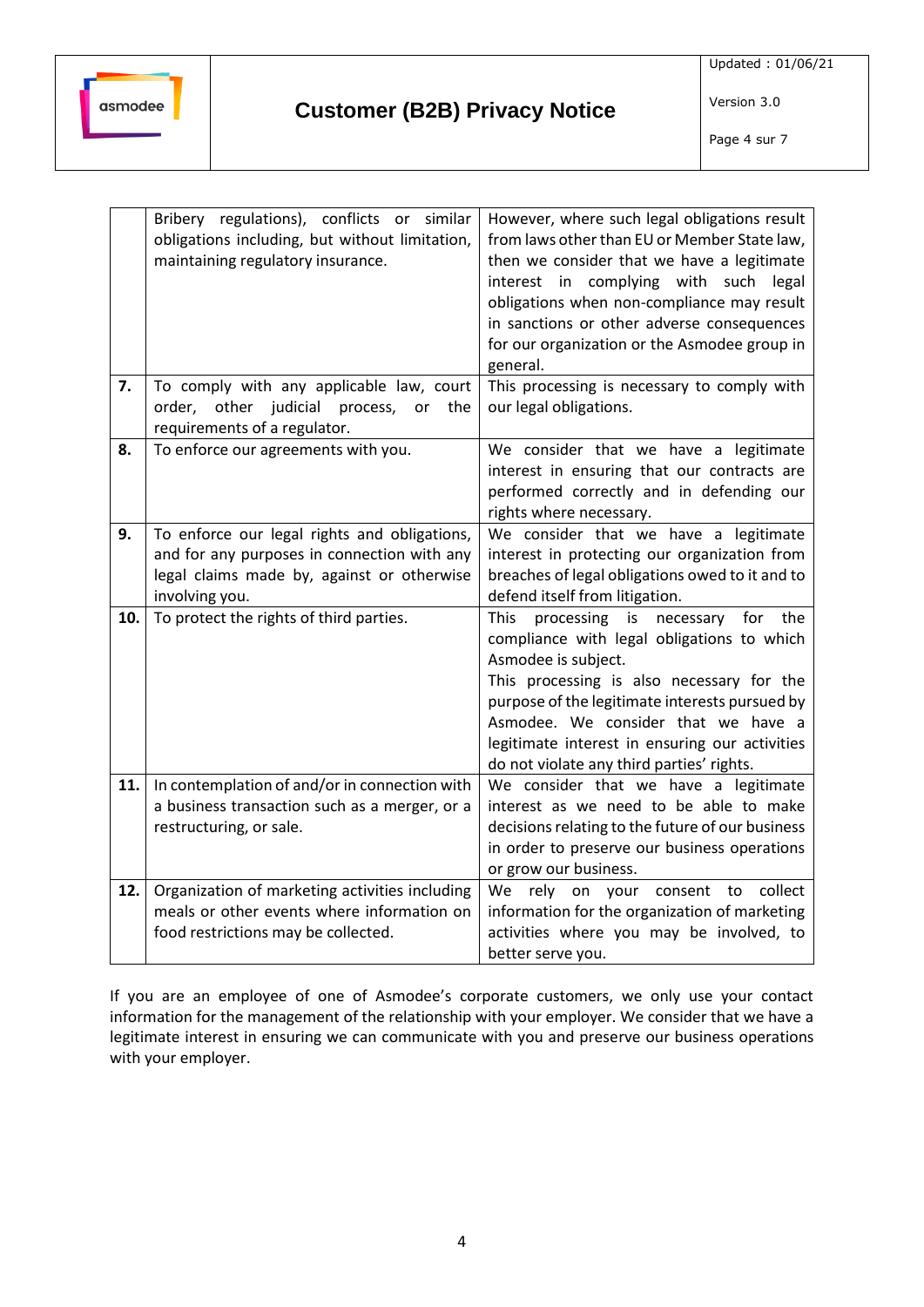

Version 3.0

#### **4. Who do we disclose your personal data to?**

We may share your personal data with a variety of the following categories of third parties as necessary:

- Other entities of the Asmodee group (the list of Asmodee affiliates is availabl[e here\)](https://cdn.svc.asmodee.net/corporate/uploads/Templates/Asmodee_group_companies_EN.pdf),
- **EXP** Third party service providers (maintenance, storage, payment, logistics, marketing services, reputation audits, etc.), for the purposes described in Sectio[n 3](#page-1-0) above,
- Third party postal or courier providers who assist us in delivering our postal marketing campaigns to you, or delivering documents related to a matter,
- Our professional advisers such as lawyers and accountants, auditors,
- **■** Shareholders,
- Government or regulatory authorities,
- Professional indemnity or other relevant insurers,
- Regulators/tax authorities/corporate registries,
- Partners, and
- Banks

Please note this list is non-exhaustive and there may be other examples where we need to share with other parties where justified by our legitimate interest, permitted by applicable law, or necessary for compliance with a legal obligation to which we are subject.

In this context, your personal data may be transferred outside the European Economic Area (EEA), to countries not offering a level of protection of personal data equivalent to that offered within the EEA, such as China, USA, Canada, etc. In the absence of an adequacy decision of the European Commission, the transfer of your personal data will be made pursuant to the standard contractual clauses adopted by the European Commission or pursuant to any other legal protection mechanism in accordance with applicable law.

#### **5. How long do we retain your personal data?**

Our general approach is to retain your personal data only for as long as required to fulfil the purposes for which it was collected. We generally retain your personal data for the duration strictly necessary for the management of our relationship with you. However, unless you object, we retain your personal data used for marketing purposes for an additional 3-years period after the end of our relationship with you.

However, we may in addition retain personal data for longer periods of time, for instance where we are required to do so in accordance with legal, tax and accounting requirements, or where such data is necessary to establish the existence of a right or contract. In that case, your personal data will be archived and retained for the duration imposed by applicable law, or for the duration of the applicable statute of limitations.

When your personal data will no longer be necessary, we will delete or anonymize them.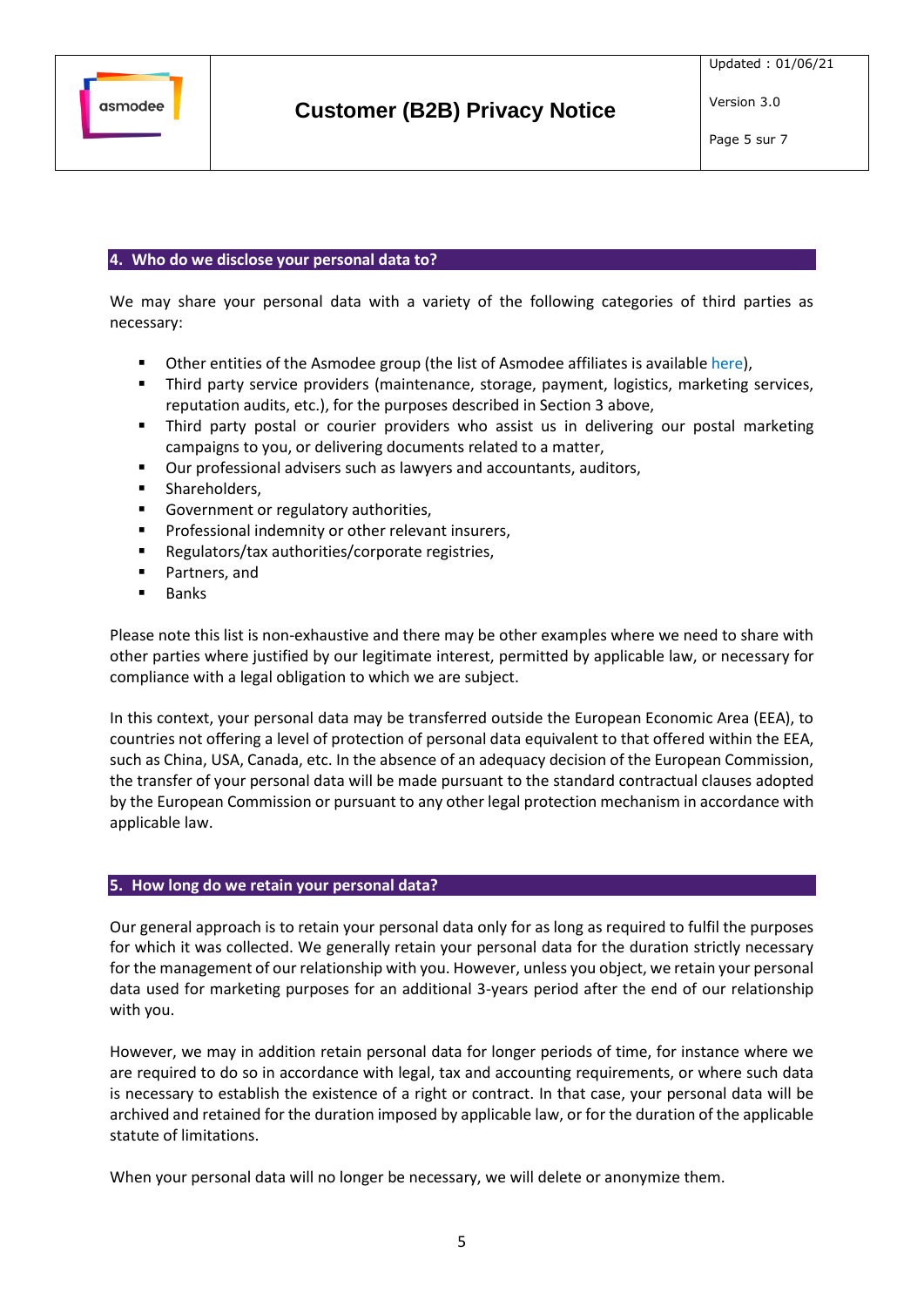

#### **6. Security of your personal data**

We are committed to keeping your personal data secure and we have implemented appropriate information security policies, rules and technical measures to protect it from unauthorised access, improper use or disclosure, unauthorised modification and unlawful destruction or accidental loss.

All of our partners, employees, consultants, workers and data processors, who have access to, and are associated with the processing of personal data, are obliged to respect its confidentiality.

#### **7. What are your rights?**

You have a number of rights in relation to your personal data. More information about each of these rights is set out below:

- **E** *Withdrawal of consent*. You can withdraw at any time your consent in respect of any processing of personal data based on your consent, without affecting the lawfulness of processing based on your consent before its withdrawal.
- Access. You can ask us to confirm whether we process your personal data and, as the case may be, inform you of the characteristics of such processing, allow you to access such data and give you a copy of it.
- **Rectification**. You can ask us to rectify or complete inaccurate or incomplete personal data.
- **Erasure**. You can ask us to erase your personal data in the following cases: where it is no longer necessary for the purposes for which it was collected; you withdrew your consent; you objected to the processing of your personal data; your personal data has been processed unlawfully; or to comply with a legal obligation. We are not required to comply with your request notably if the processing of your personal data is necessary for compliance with a legal obligation or for the establishment, exercise or defence of legal claims.
- **Restriction**. You can ask us to restrict the processing of your personal data (i.e., keep but not use your personal data) where: the accuracy of your personal data is contested; the processing is unlawful, but you do not want it erased; it is still necessary to establish, exercise or defend legal claims; to verify the existence overriding grounds following the exercise of your right of objection. We can continue to use your personal data following a request for restriction, where: we have your consent; to establish, exercise or defend legal claims; or to protect the rights of another natural or legal person.
- **Portability**. You can ask us to provide your personal data to you in a structured, commonly used, machine-readable format, or you can ask to have it 'ported' directly to another data controller, but only where the processing is based on your consent or on the performance of a contract with you, and the processing is carried out by automated means.
- **Right to object to processing justified on legitimate interest grounds**. Where we are relying upon legitimate interest to process personal data (see Section [3\)](#page-1-0), then you have the right to object to that processing. If you object, we must stop that processing unless we can either demonstrate compelling legitimate grounds for the processing that override your interests, rights and freedoms or where we need to process the data for the establishment, exercise or defense of legal claims.